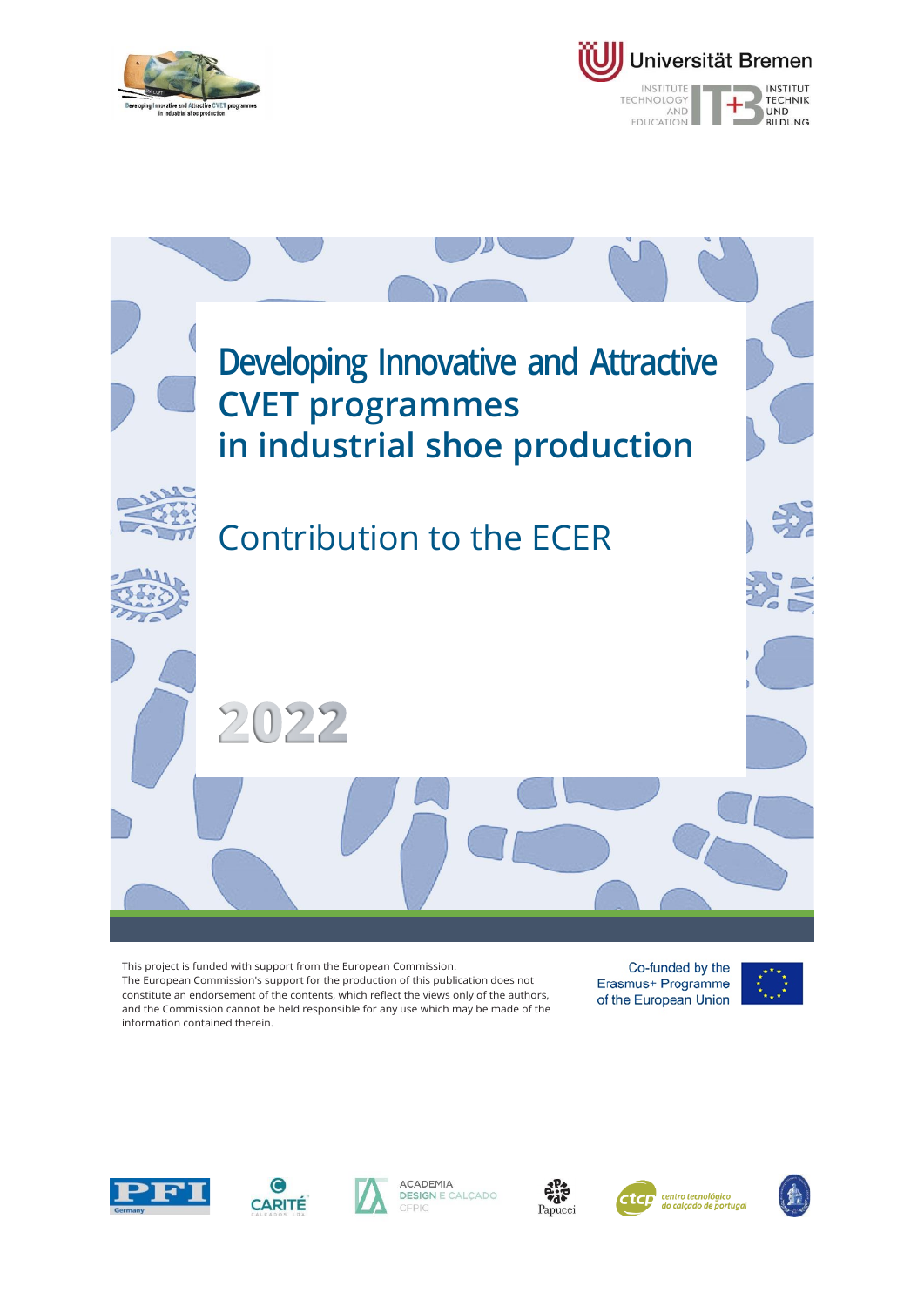# **Potentials of (Re‐)Establishing Continuous Vocational Education and Training (CVET) in Shoe Industry in Germany, Romania and Portugal**

### *Topic, approach, research questions, etc. 600*

In many countries like Romania (RO) and Portugal (PT) Vocational Education and Training (VET) is considered as second choice (for example Abrassart et al. 2019); as an educational pathway for those who failed in reaching Higher Education (HE). One of the main reasons of this rather poor image of VET is that it often considered as a "dead-end" educational pathway; once you started a "blue collar" job, no or only few options of career opportunities in terms of Continuous Vocational Education and Training (CVET) exists (for example: EU 2018). Thus, more challenging occupations like working for the Quality Assurance (QA), Design or Production Planning departments are reserved for colleagues with an educational background in HE.

But even in countries with established CVET-programmes like Germany (DE), where the qualifications of an industrial or handicraft foreman or technician are country‐wide acknowledged and have a very good image, the academic drift is obvious. For our sector (industrial shoe production) a worrying indicator is: In the last three years, when the industrial foreman course for this occupation was offered, not enough participants (countrywide only six needed) applied – and the courses had to be withdrawn.

Thus, strengthening CVET is a crucial element of increasing attractiveness of VET and assuring its high quality. Target groups are colleagues, who are qualified via Initial Vocational Education and Training (IVET) in the sector of industrial shoe production.

For this purpose, partners of project "Developing Innovative and Attractive CVET programmes in industrial shoe production" (DIA‐CVET 2022) have chosen 13 spheres of activities of industrial shoe production like "operational organisation" or "materials for shoe production" where autonomous work is beyond competences of skilled workers (considering skilled work on European Qualification Framework (EQF) level 3 or 4). We aim at developing, piloting and implementing comprehensive courses for each of these spheres on EQF levels 5 or 6; available in English (EN) as well as in DE, RO and PT. We do not aim at developing a unified European CVET (like an "EU industrial foreman") profile, as we respect the principle of subsidiarity in educational subjects and are aware of the different preconditions and needs regarding qualifications in our three countries.

Apart from developing these courses the project has a broader scope: it aims at transparency at CVET levels within shoe sector for all stakeholders ‐ especially social partners, companies, and authorities. Accepting Learning Outcomes (LO) from another learning venue, hiring a skilled foreman from another country, or trusting national qualifications from another country is an ongoing challenge for all European Countries. In a previous project, the consortium developed successfully a Sector Qualification Framework for footwear sector for level 2‐4 (ICSAS 2019). Consequently the development of (and the referencing of existing or developed national CVET qualifications in DE, RO, and PT to) a Sector Qualification Framework for levels 5‐7 will be another important objective of the project DIA‐CVET and available for future levelling of new CVET‐profiles or profiles of other countries after the project's lifetime.

Before the development parts of the project, drafted in the last paragraphs, can start, a stable fundament containing three basic research questions must be set:

\* Parts of which spheres could be learnt in work‐processes of departments that could offer placements for CVET‐qualified workers?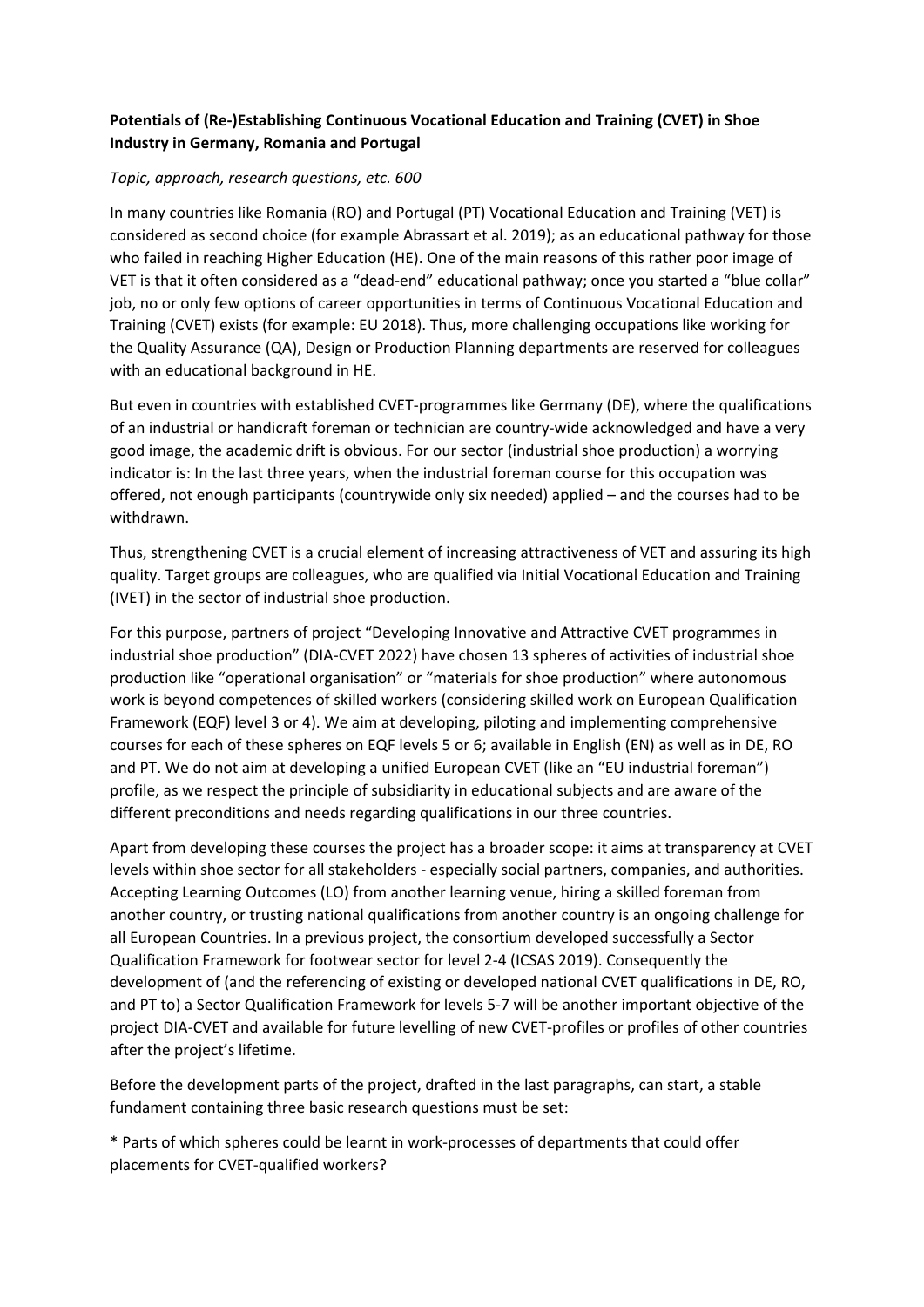\* Which of the 13 spheres of activity of CVET‐qualified workers are of relevance in the participating companies/competence centres?

\* What parts of these relevant spheres should (according to curricula (if existing) and the perspectives of stakeholders) be learnt in work‐processes?

# *Methodology 400*

Overall, we applied rather conventional vocational education research methods:

We executed a couple of Task Analyses an adapted version of established research methods like work‐process or learning station analyses (LSA, cp. f. e. ICSAS 2018) according to specific work processes of foremen in chosen shoe‐producing companies and shoe competence centres in Germany, Portugal, and Romania to work on the first question.

Methods applied to answer the other two questions were (and still are) semi-standardised expertinterviews (for example Bogner et al. 2009) and a row of small workshops with regional national authorities, teachers from VET‐centres and delegates from companies.

In Germany, determining what should be learnt via curricula‐driven WBL was based additionally on a comparison of findings from Task Analyses and the national curricula of the industrial shoemaker foreman (desk research).

### *Conclusions/Results 300*

Findings on the first question reveal, not very surprisingly, enormous and comparable learning potentials for CVET within shoe‐producing companies and shoe competence centres. Not each company/competence centre offers the option to learn parts of all 13 spheres; but from most of them. The distribution is as follows:

| Countrv                             | Germany | Portugal | Romania |
|-------------------------------------|---------|----------|---------|
| Spheres that could be learnt in the | 10      | 10       | ∸       |
| company/centre                      |         |          |         |

To structure the findings on the second question, it was decided that each participating country highlights the five spheres that are mostly relevant:

| Country  | Germany                    | Portugal                  | Romania                    |
|----------|----------------------------|---------------------------|----------------------------|
| Sphere 1 | Design                     | Design                    | Design                     |
| Sphere 2 | Technical                  | Technical                 | Technical                  |
|          | Development                | Development               | Development                |
| Sphere 3 | <b>Production Planning</b> | Social responsibility     | <b>Production Planning</b> |
|          |                            | management                |                            |
| Sphere 4 | Sustainability             | Environmental             | Sustainability             |
|          | Management                 | Management                | Management                 |
| Sphere 5 | Science, Technology,       | <b>Quality Management</b> | Environmental              |
|          | Engineering and            |                           | Management                 |
|          | Mathematics (STEM)         |                           |                            |

Research on the third question is still ongoing, preliminary findings indicate that there will be no "one size fits all" solution. There is consensus that the Knowledge, Skills and Competences (KSC) of all spheres should be imparted in a blended approach, combining classroom lessons with projects in the respective departments. The concrete configuration will depend strongly on the learning potentials